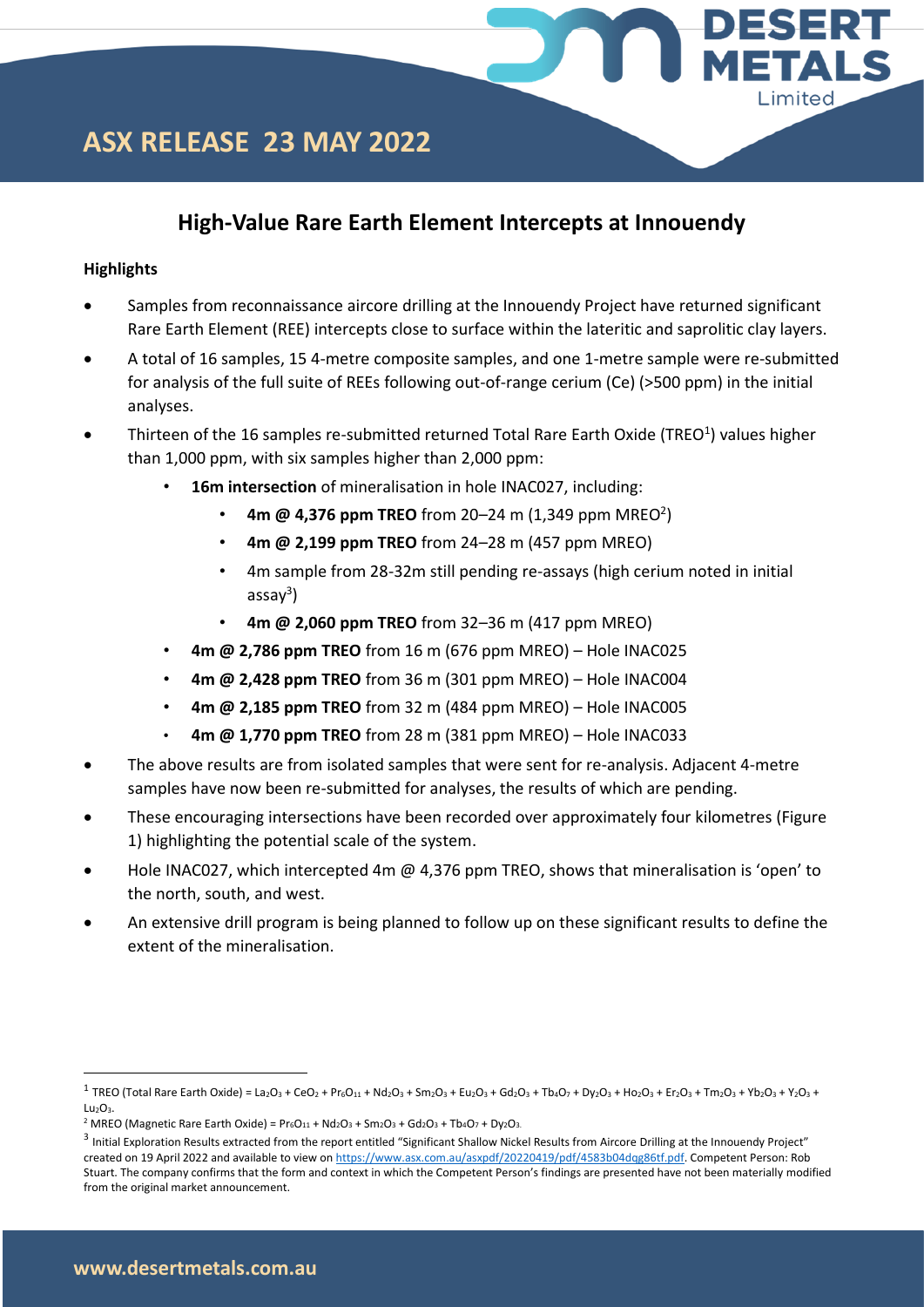



**DESERT** 

**IETAL** 

Limited

*Figure 1. Collar locations of holes from which samples were re-submitted for full suite REE analysis. The background image shows RTP magnetics.* 

#### **Rare Earth Elements**

Initial results from the recent 49-hole aircore drilling at Innouendy returned out-of-range REE cerium results (>500 ppm) in lateritic clays from 14 samples across ten holes<sup>4</sup>. Sixteen samples across those ten holes were resubmitted for the full suite of REE analysis to determine the presence of any high-value REEs. The Narryer Terrane has been identified by other explorers as being prospective for ionic adsorption clay REE deposits (e.g. Krakatoa Resources Ltd; Mt Clere project. ASX:KTA).

<sup>4</sup> Initial Exploration Results extracted from the report entitled "Significant Shallow Nickel Results from Aircore Drilling at the Innouendy Project" created on 19 April 2022 and available to view on [https://www.asx.com.au/asxpdf/20220419/pdf/4583b04dqg86tf.pdf.](https://www.asx.com.au/asxpdf/20220419/pdf/4583b04dqg86tf.pdf) Competent Person: Rob Stuart. The company confirms that the form and context in which the Competent Person's findings are presented have not been materially modified from the original market announcement.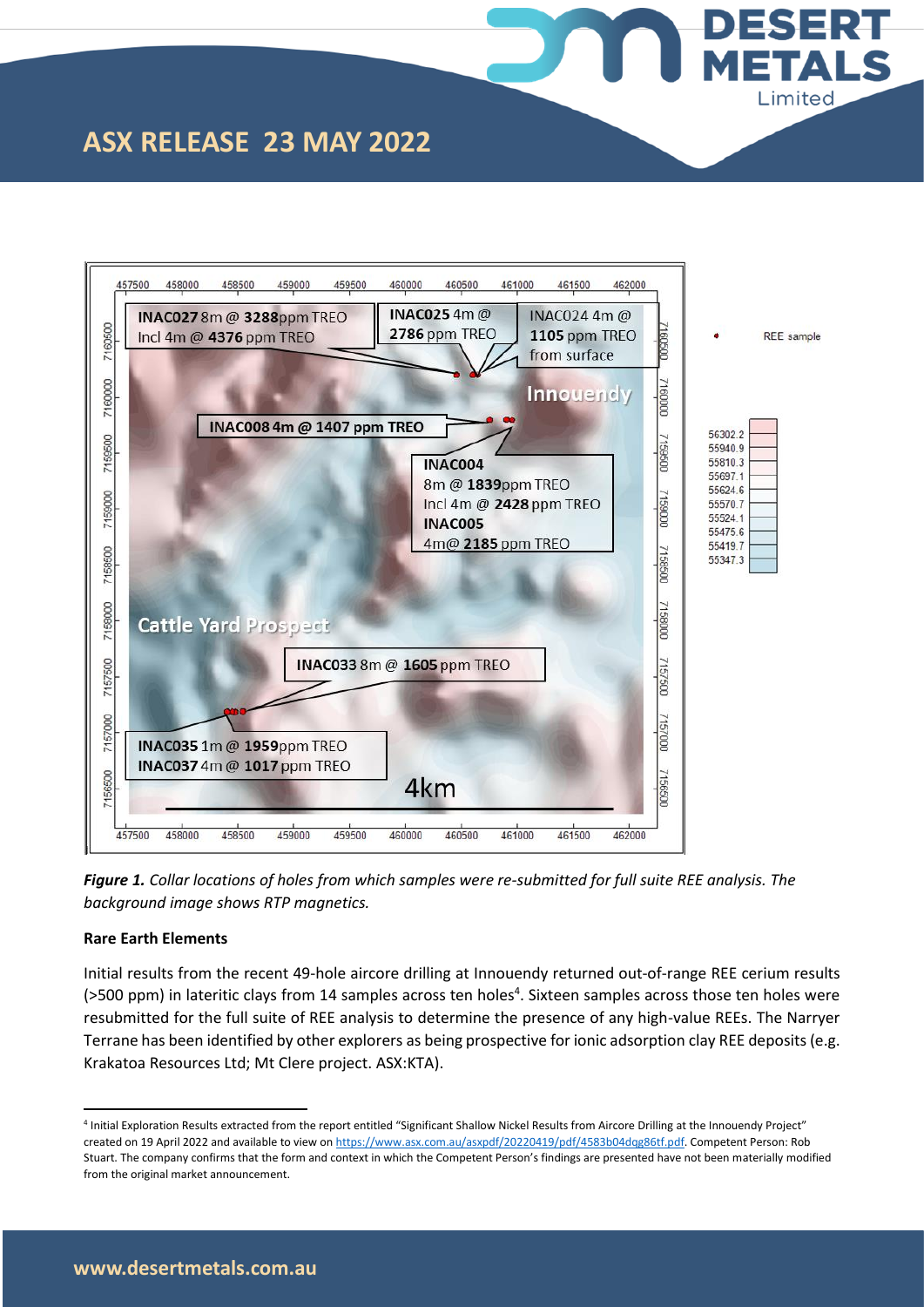## **ASX RELEASE 23 MAY 2022**

Samples from all ten holes that were re-submitted returned TREO values above 996 ppm. The most outstanding result was from hole INAC027, which returned 4m @ 4,376 ppm TREO from 20 m (Figure 1, Table 1) Composite samples above and below this intercept have been submitted to determine the full downhole thickness of mineralisation. The true thickness of mineralisation is unknown at this stage. INAC027 is the most westerly hole on the northern line of current drilling (Figure 1). Mineralisation is open to the north, south, and west.

**ESERT** 

**IETALS** 

Limited

Holes INAC033, INAC035, and INAC037, located at the recently identified Cattle Yard Nickel prospect approximately 4 km to the southwest of the Innouendy prospect, also returned highly anomalous REEs (Figure 1, Table 1).

Eleven of the 16 samples reported here have now been submitted for analysis by weak-acid digest to determine the proportion of easily recoverable REEs associated with ionic adsorption clay mineralisation. Adjacent samples have now been re-submitted for full-suite REE analysis, and an extensive follow-up drilling program is being planned to define the full extent of REE mineralisation.

Desert Metals Managing Director, Rob Stuart, commented:

*"The aircore program at Innouendy was designed to follow up on encouraging soil anomalies and EM data that may indicate the presence of Ni-Cu-PGE intrusives. Several encouraging nickel occurrences were detected. While we were aware that other companies were actively exploring for REEs on neighbouring licenses and knew there was a possibility of intersecting REE mineralisation, the drill spacing and collar locations of our recent program were not designed to specifically test for it. The Company is extremely encouraged by the grades and intercept widths of REEs at Innouendy and by how well these compare with similar announcements made recently by other companies. The possible extent of REE mineralisation makes this an exciting opportunity to execute a drill program to define the system further. This will also assist in defining the extent of Ni and PGE mineralisation on the Innouendy project."*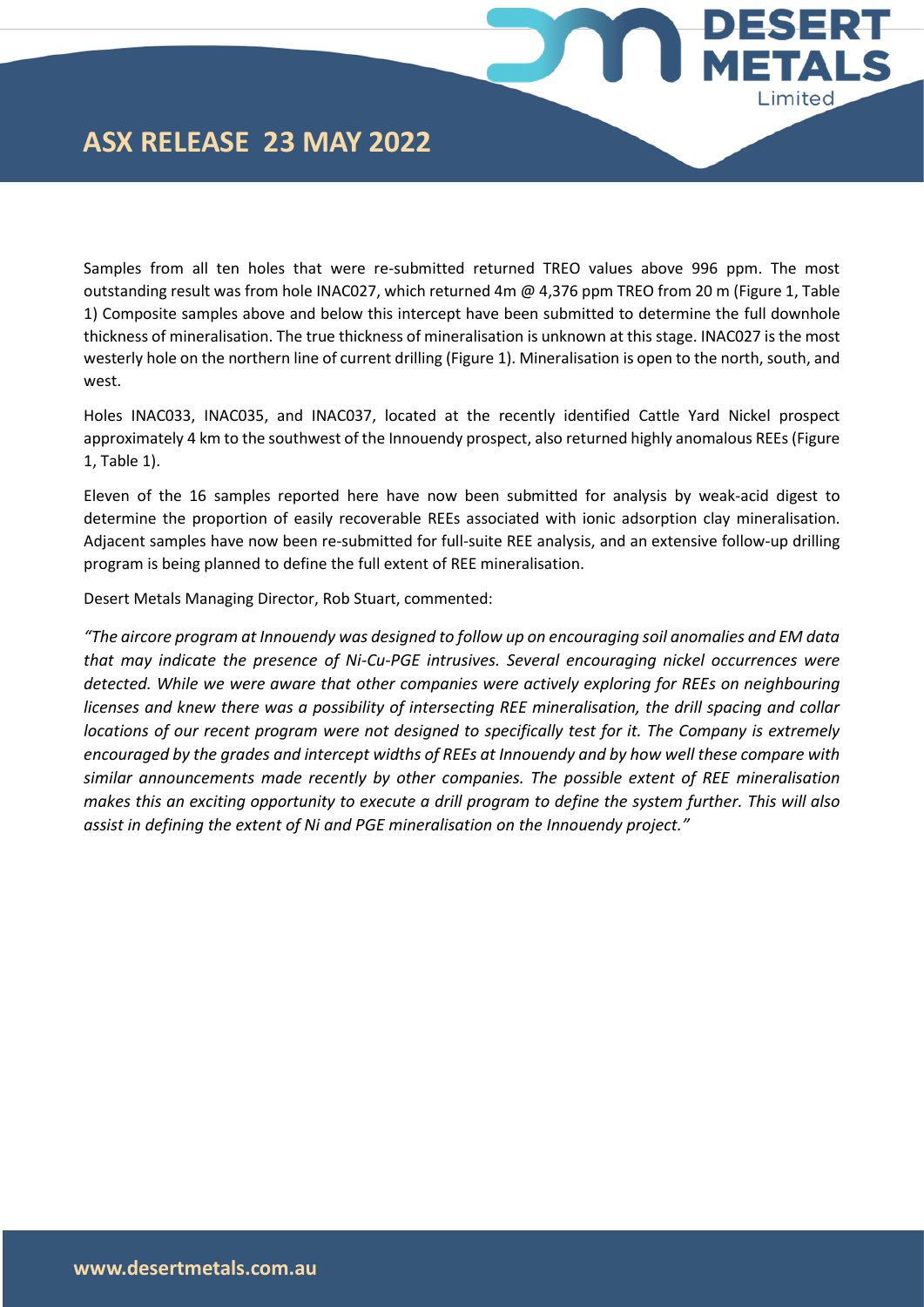

Authorised by the Board of Desert Metals Limited.

**Rob Stuart Tony Worth**

Managing Director Technical Director

### **Competent Person Statement**

*The information in this announcement that relates to Exploration Results is based on information compiled by Mr René Sterk, a Competent Person who is a Fellow and Chartered Professional of the Australasian Institute of Mining and Metallurgy. Mr Sterk is employed by consulting firm RSC and confirms there is no potential for a conflict of interest in acting as the Competent Person. Mr Sterk has sufficient experience that is relevant to the style of mineralisation and type of deposit under consideration and to the activity being undertaken to qualify as a Competent Person as defined in the 2012 Edition of the 'Australasian Code for Reporting of Exploration Results, Mineral Resources and Ore Reserves' (JORC Code). Mr Sterk consents to the inclusion in the report of the matters based on his information in the form and context in which it appears.*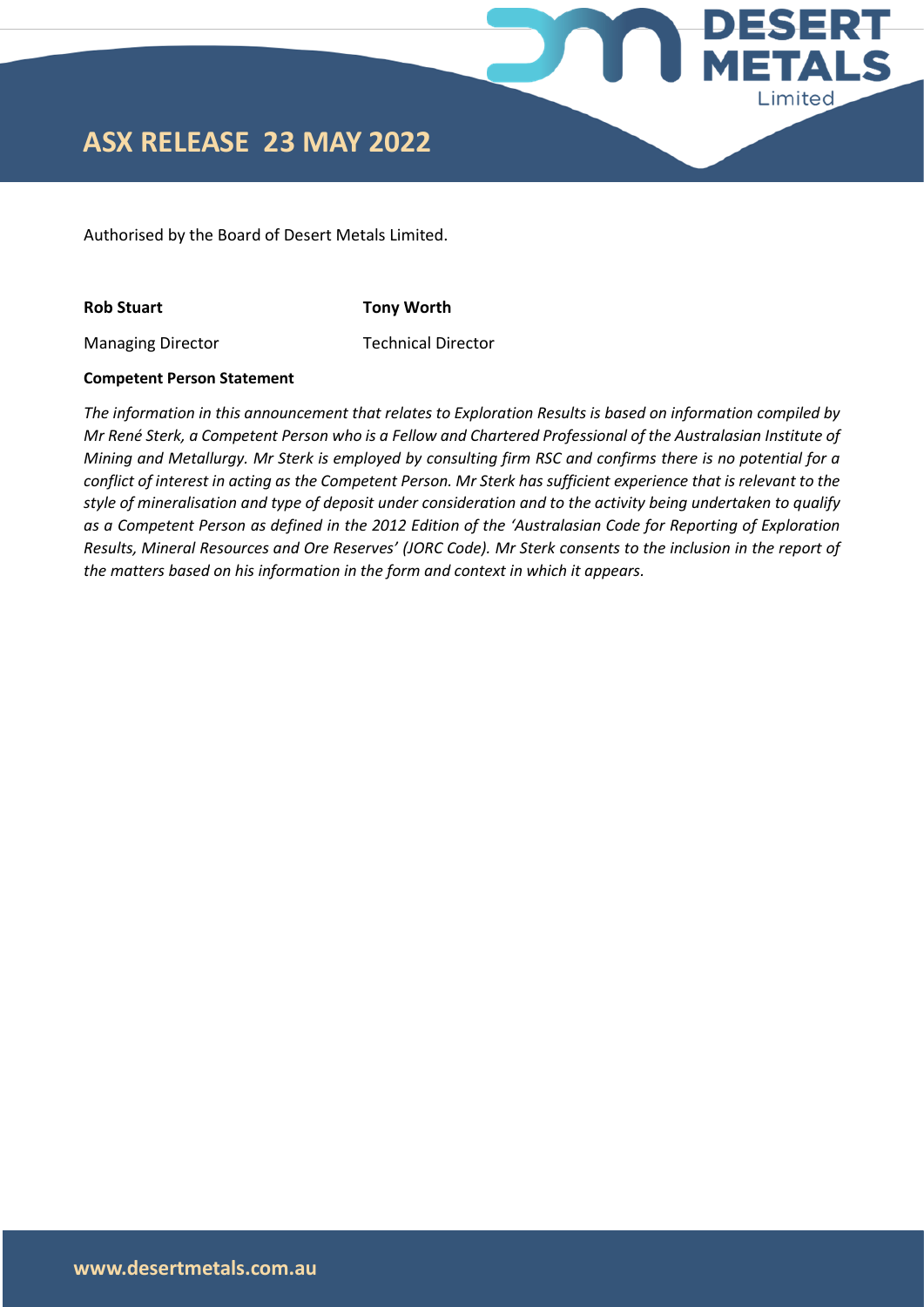#### *Table 1: Rare Earth Oxide (ppm) results of all re-analysed samples.*

|              |          |    |             |                | Table 1: Rare Earth Oxide (ppm) results of all re-analysed samples. |             |             |             |                  |           |                                |                                |                                |                                |                                |                                |                                |                                 |                             |                     |                                |          |           |
|--------------|----------|----|-------------|----------------|---------------------------------------------------------------------|-------------|-------------|-------------|------------------|-----------|--------------------------------|--------------------------------|--------------------------------|--------------------------------|--------------------------------|--------------------------------|--------------------------------|---------------------------------|-----------------------------|---------------------|--------------------------------|----------|-----------|
|              |          |    |             |                |                                                                     |             |             |             |                  |           |                                |                                |                                |                                |                                |                                |                                |                                 |                             |                     |                                |          |           |
|              |          |    |             |                |                                                                     |             |             |             |                  |           |                                |                                |                                |                                |                                |                                |                                |                                 |                             |                     |                                |          |           |
| Hole_ID From |          | To | <b>TREO</b> | <b>TREO-Ce</b> | <b>LREO</b>                                                         | <b>HREO</b> | <b>CREO</b> | <b>MREO</b> | CeO <sub>2</sub> | $Dy_2O_3$ | Er <sub>2</sub> O <sub>3</sub> | Eu <sub>2</sub> O <sub>3</sub> | Gd <sub>2</sub> O <sub>3</sub> | Ho <sub>2</sub> O <sub>3</sub> | La <sub>2</sub> O <sub>3</sub> | Lu <sub>2</sub> O <sub>3</sub> | Nd <sub>2</sub> O <sub>3</sub> | Pr <sub>6</sub> O <sub>11</sub> | $\frac{Sm_{2}O_{3}}{S_{1}}$ | $\frac{7b_4O_7}{4}$ | Tm <sub>2</sub> O <sub>3</sub> | $Y_2O_3$ | $Yb_2O_3$ |
| INAC004      | 36       | 40 | 2427.74     | 787.83         | 2371.82                                                             | 55.93       | 231.09      | 301.27      | 1639.91          | 6.43      | 2.54                           | 2.89                           | 11.87                          | 1.02                           | 450.36                         | 0.23                           | 193.04                         | 66.94                           | 21.57                       | 1.42                | 0.33                           | 27.30    | 1.89      |
| INAC004      | 40       | 44 | 1249.53     | 530.92         | 1188.96                                                             | 60.57       | 189.03      | 226.92      | 718.61           | 6.12      | 2.96                           | 2.56                           | 10.71                          | 1.09                           | 261.53                         | 0.27                           | 145.80                         | 45.67                           | 17.34                       | 1.28                | 0.35                           | 33.27    | 1.96      |
| INAC005      | 24       | 28 | 167.90      | 101.32         | 154.10                                                              | 13.80       | 30.27       | 34.37       | 66.58            | 1.30      | 0.88                           | 0.47                           | 1.82                           | 0.25                           | 56.53                          | 0.18                           | 20.88                          | 7.31                            | 2.81                        | 0.26                | 0.25                           | 7.37     | 1.01      |
| INAC005      | 28       | 32 | 636.99      | 345.86         | 612.01                                                              | 24.98       | 98.89       | 127.81      | 291.13           | 2.59      | 1.35                           | 1.30                           | 4.33                           | 0.49                           | 200.55                         | 0.23                           | 82.00                          | 29.85                           | 8.49                        | 0.55                | 0.25                           | 12.45    | 1.43      |
| INAC005      | 32       | 36 | 2184.90     | 1035.12        | 2110.38                                                             | 74.51       | 371.12      | 484.31      | 1149.78          | 8.45      | 3.33                           | 5.36                           | 17.58                          | 1.37                           | 504.30                         | 0.28                           | 321.93                         | 97.15                           | 37.22                       | 1.99                | 0.45                           | 33.40    | 2.31      |
| INAC008      | 12       | 16 | 1407.24     | 610.01         | 1358.51                                                             | 48.73       | 208.10      | 270.07      | 797.23           | 5.44      | 2.40                           | 3.02                           | 10.56                          | 0.90                           | 308.45                         | 0.24                           | 175.54                         | 56.19                           | 21.10                       | 1.24                | 0.37                           | 22.86    | 1.71      |
| INAC024      | $\Omega$ |    | 1105.04     | 178.82         | 1040.36                                                             | 64.67       | 90.52       | 86.36       | 926.21           | 7.93      | 4.75                           | 1.60                           | 7.68                           | 1.58                           | 44.80                          | 0.66                           | 46.19                          | 13.59                           | 9.57                        | 1.40                | 0.77                           | 33.40    | 4.92      |
| INAC025      | 16       | 20 | 2785.65     | 1861.89        | 2684.63                                                             | 101.02      | 517.49      | 676.19      | 923.76           | 9.06      | 4.41                           | 4.01                           | 21.78                          | 1.64                           | 1117.68                        | 0.56                           | 449.06                         | 152.85                          | 41.28                       | 2.15                | 0.57                           | 53.21    | 3.63      |
| INAC027      | 20       | 24 | 4376.04     | 3311.01        | 3929.29                                                             | 446.75      | 1146.78     | 1349.46     | 1065.02          | 48.32     | 19.73                          | 22.87                          | 86.10                          | 8.20                           | 1659.51                        | 1.80                           | 831.64                         | 263.41                          | 109.70                      | 10.29               | 2.24                           | 233.66   | 13.55     |
| INAC027      | 24       | 28 | 2198.70     | 1293.37        | 1977.27                                                             | 221.43      | 448.01      | 456.54      | 905.33           | 18.13     | 10.54                          | 5.52                           | 29.16                          | 3.79                           | 666.15                         | 1.18                           | 279.94                         | 92.92                           | 32.93                       | 3.46                | 1.32                           | 140.96   | 7.36      |
| INAC027      | 32       | 36 | 2060.24     | 1157.37        | 1904.18                                                             | 156.06      | 377.99      | 417.30      | 902.87           | 13.49     | 7.08                           | 4.92                           | 22.71                          | 2.55                           | 622.76                         | 0.81                           | 261.27                         | 87.24                           | 30.03                       | 2.56                | 0.89                           | 95.75    | 5.31      |
| INAC037      | 32       | 36 | 1017.31     | 184.45         | 989.16                                                              | 28.15       | 72.17       | 88.45       | 832.86           | 3.80      | 1.96                           | 0.81                           | 4.54                           | 0.64                           | 76.94                          | 0.31                           | 54.12                          | 17.10                           | 8.15                        | 0.74                | 0.39                           | 12.70    | 2.27      |
| INAC036      | 36       | 40 | 996.02      | 247.92         | 971.10                                                              | 24.92       | 83.43       | 103.32      | 748.10           | 2.75      | 1.34                           | 0.66                           | 4.23                           | 0.47                           | 127.25                         | 0.18                           | 66.48                          | 21.39                           | 7.89                        | 0.58                | 0.33                           | 12.95    | 1.42      |
| INAC035      | 36       | 37 | 1959.12     | 1386.69        | 1808.90                                                             | 150.22      | 448.65      | 559.22      | 572.43           | 19.86     | 8.60                           | 5.50                           | 28.70                          | 3.33                           | 729.48                         | 1.00                           | 348.75                         | 113.70                          | 44.53                       | 3.68                | 1.18                           | 70.86    | 7.52      |
| INAC033      | 24       | 28 | 1440.71     | 686.47         | 1319.07                                                             | 121.64      | 262.12      | 288.09      | 754.24           | 14.12     | 6.60                           | 4.89                           | 17.40                          | 2.43                           | 310.79                         | 0.65                           | 173.79                         | 54.74                           | 25.51                       | 2.53                | 0.89                           | 66.80    | 5.34      |
| INAC033      | 28       | 33 | 1770.83     | 897.44         | 1622.65                                                             | 148.18      | 344.65      | 380.61      | 873.39           | 15.78     | 7.90                           | 5.80                           | 22.01                          | 2.85                           | 409.31                         | 0.74                           | 236.78                         | 71.17                           | 32.00                       | 2.86                | 0.95                           | 83.43    | 5.85      |

TREO (Total Rare Earth Oxide) = La<sub>2</sub>O<sub>3</sub> + CeO<sub>2</sub> + Pr<sub>6</sub>O<sub>11</sub> + Nd<sub>2</sub>O<sub>3</sub> + Sm<sub>2</sub>O<sub>3</sub> + Eu<sub>2</sub>O<sub>3</sub> + Gd<sub>2</sub>O<sub>3</sub> + Tb<sub>4</sub>O<sub>7</sub> + Dy<sub>2</sub>O<sub>3</sub> + Ho<sub>2</sub>O<sub>3</sub> + En<sub>2</sub>O<sub>3</sub> + Y<sub>2</sub>O<sub>3</sub> + Y<sub>2</sub>O<sub>3</sub> + Lu<sub>2</sub>O<sub>3</sub>.

 $\cdot$  TREO-Ce = TREO – CeO<sub>2</sub>

- light LREO (Light Rare Earth Oxide) =  $La_2O_3 + CeO_2 + Pr_6O_{11} + Nd_2O_3 + Sm_2O_3$
- heavy HREO (Heavy Rare Earth Oxide) =  $Eu_2O_3 + Gu_2O_3 + Tb_4O_7 + Dy_2O_3 + Hc_2O_3 + Er_2O_3 + Tn_2O_3 + Yb_2O_3 + Yc_2O_3 + Lu_2O_3$
- Critical CREO (Critical Rare Earth Oxide) =  $Nd_2O_3 + Eu_2O_3 + Tb_4O_7 + Dy_2O_3 + Y_2O_3$
- Magnetic MREO (Magnetic Rare Earth Oxide) =  $Pr_6O_{11}$  + Nd<sub>2</sub>O<sub>3</sub> + Sm<sub>2</sub>O<sub>3</sub> + Gd<sub>2</sub>O<sub>3</sub> + Tb<sub>4</sub>O<sub>7</sub> + Dy<sub>2</sub>O<sub>3</sub>.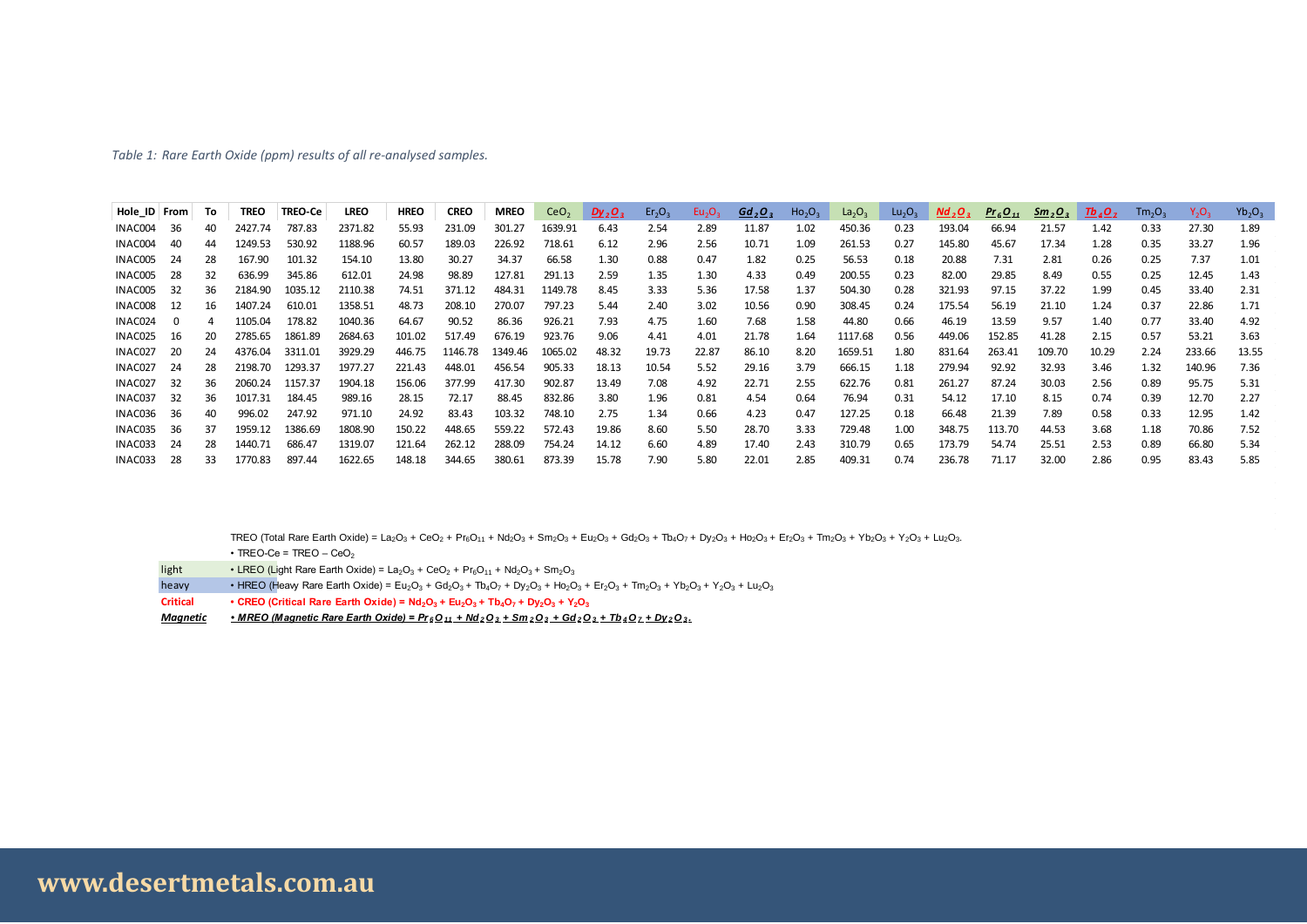*Table 2: Rare Earth Element (ppm) results of all re-analysed samples.*

| Hole ID From To |    |    |             |       |       |       |       |      |              |      |        |        |       |      | Ce_ppm Dy_ppm Er_ppm Eu_ppm Gd_ppm Ho_ppm La_ppm Lu_ppm Nd_ppm Pr_ppm Sm_ppm Tb_ppm Tm_ppm Y_ppm Yb_ppm |        |       |
|-----------------|----|----|-------------|-------|-------|-------|-------|------|--------------|------|--------|--------|-------|------|---------------------------------------------------------------------------------------------------------|--------|-------|
| INAC004         | 36 | 40 | 1335.00     | 5.60  | 2.22  | 2.50  | 10.30 | 0.89 | 384.00       | 0.20 | 165.50 | 55.40  | 18.60 | 1.21 | 0.29                                                                                                    | 21.50  | 1.66  |
| INAC004         | 40 | 44 | 585.00      | 5.33  | 2.59  | 2.21  | 9.29  | 0.95 | 223.00       | 0.24 | 125.00 | 37.80  | 14.95 | 1.09 | 0.31                                                                                                    | 26.20  | 1.72  |
| INAC005         | 24 | 28 | 54.20       | 1.13  | 0.77  | 0.41  | 1.58  | 0.22 | 48.20        | 0.16 | 17.90  | 6.05   | 2.42  | 0.22 | 0.22                                                                                                    | 5.80   | 0.89  |
| INAC005         | 28 | 32 | 237.00      | 2.26  | 1.18  | 1.12  | 3.76  | 0.43 | 171.00       | 0.20 | 70.30  | 24.70  | 7.32  | 0.47 | 0.22                                                                                                    | 9.80   | 1.26  |
| INAC005         | 32 | 36 | 936.00      | 7.36  | 2.91  | 4.63  | 15.25 | 1.20 | 430.00       | 0.25 | 276.00 | 80.40  | 32.10 | 1.69 | 0.39                                                                                                    | 26.30  | 2.03  |
| INAC008         | 12 | 16 | 649.00      | 4.74  | 2.10  | 2.61  | 9.16  | 0.79 | 263.00       | 0.21 | 150.50 | 46.50  | 18.20 | 1.05 | 0.32                                                                                                    | 18.00  | 1.50  |
| INAC024         | 0  |    | 754.00<br>4 | 6.91  | 4.15  | 1.38  | 6.66  | 1.38 | 38.20        | 0.58 | 39.60  | 11.25  | 8.25  | 1.19 | 0.67                                                                                                    | 26.30  | 4.32  |
| INAC025         | 16 | 20 | 752.00      | 7.89  | 3.86  | 3.46  | 18.90 | 1.43 | 953.00       | 0.49 | 385.00 | 126.50 | 35.60 | 1.83 | 0.50                                                                                                    | 41.90  | 3.19  |
| INAC027         | 20 | 24 | 867.00      | 42.10 | 17.25 | 19.75 | 74.70 |      | 7.16 1415.00 | 1.58 | 713.00 | 218.00 | 94.60 | 8.75 | 1.96                                                                                                    | 184.00 | 11.90 |
| INAC027         | 24 | 28 | 737.00      | 15.80 | 9.22  | 4.77  | 25.30 | 3.31 | 568.00       | 1.04 | 240.00 | 76.90  | 28.40 | 2.94 | 1.16                                                                                                    | 111.00 | 6.46  |
| INAC027         | 32 | 36 | 735.00      | 11.75 | 6.19  | 4.25  | 19.70 | 2.23 | 531.00       | 0.71 | 224.00 | 72.20  | 25.90 | 2.18 | 0.78                                                                                                    | 75.40  | 4.66  |
| INAC037         | 32 | 36 | 678         | 3.31  | 1.71  | 0.7   | 3.94  | 0.56 | 65.6         | 0.27 | 46.4   | 14.15  | 7.03  | 0.63 | 0.34                                                                                                    | 10     | 1.99  |
| INAC036         | 36 | 40 | 609         | 2.4   | 1.17  | 0.57  | 3.67  | 0.41 | 108.5        | 0.16 | 57     | 17.7   | 6.8   | 0.49 | 0.29                                                                                                    | 10.2   | 1.25  |
| INAC035         | 36 | 37 | 466         | 17.3  | 7.52  | 4.75  | 24.9  | 2.91 | 622          | 0.88 | 299    | 94.1   | 38.4  | 3.13 | 1.03                                                                                                    | 55.8   | 6.6   |
| INAC033         | 24 | 28 | 614         | 12.3  | 5.77  | 4.22  | 15.1  | 2.12 | 265          | 0.57 | 149    | 45.3   | 22    | 2.15 | 0.78                                                                                                    | 52.6   | 4.69  |
| INAC033         | 28 | 33 | 711         | 13.75 | 6.91  | 5.01  | 19.1  | 2.49 | 349          | 0.65 | 203    | 58.9   | 27.6  | 2.43 | 0.83                                                                                                    | 65.7   | 5.14  |

#### *Table 3: Collar Locations*

| <b>Hole ID</b> | East   | <b>North</b> | <b>Azimuth</b> | <b>Dip</b> | <b>Depth</b> | Project   |
|----------------|--------|--------------|----------------|------------|--------------|-----------|
| INAC001        | 461104 | 7159802      | 270            | $-60$      | 83           | Innouendy |
| INAC002        | 461027 | 7159805      | 270            | $-60$      | 46           | Innouendy |
| INAC003        | 461005 | 7159800      | 270            | $-60$      | 53           | Innouendy |
| INAC004        | 460950 | 7159797      | 270            | $-60$      | 48           | Innouendy |
| INAC005        | 460902 | 7159802      | 270            | $-60$      | 48           | Innouendy |
| INAC006        | 460851 | 7159797      | 270            | $-60$      | 39           | Innouendy |
| INAC007        | 460797 | 7159794      | 270            | $-60$      | 28           | Innouendy |
| INAC008        | 460751 | 7159798      | 270            | -60        | 20           | Innouendy |

# **www.desertmetals.com.au**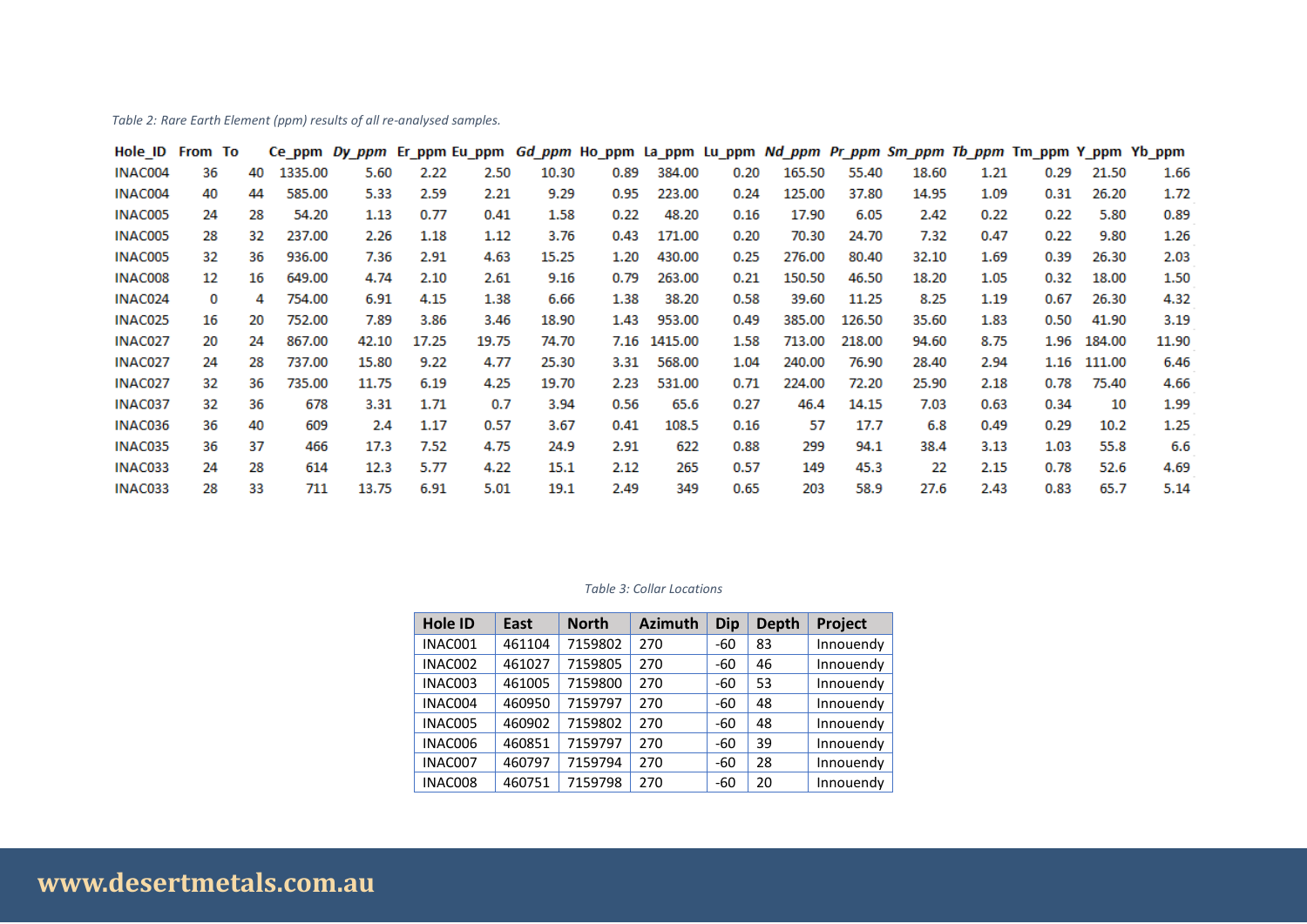| INAC009  | 460702 | 7159796 | 270 | $-60$ | 10 | Innouendy |
|----------|--------|---------|-----|-------|----|-----------|
| INAC010  | 460625 | 7159801 | 270 | $-60$ | 10 | Innouendy |
| INAC011  | 460600 | 7159795 | 270 | $-60$ | 11 | Innouendy |
| INAC012  | 460551 | 7159795 | 270 | $-60$ | 10 | Innouendy |
| INAC013  | 460000 | 7159599 | 270 | -60   | 8  | Innouendy |
| INAC014  | 459950 | 7159600 | 270 | $-60$ | 4  | Innouendy |
| INAC015  | 459904 | 7159603 | 270 | -60   | 5  | Innouendy |
| INAC016  | 459849 | 7159600 | 270 | $-60$ | 10 | Innouendy |
| INAC017  | 459796 | 7159598 | 270 | $-60$ | 4  | Innouendy |
| INAC018  | 459754 | 7159591 | 270 | $-60$ | 30 | Innouendy |
| INAC019  | 461002 | 7160198 | 270 | $-60$ | 60 | Innouendy |
| INAC020  | 460951 | 7160202 | 270 | $-60$ | 45 | Innouendy |
| INAC021  | 460903 | 7160202 | 270 | $-60$ | 53 | Innouendy |
| INAC022  | 460851 | 7160199 | 270 | $-60$ | 16 | Innouendy |
| INAC023  | 460746 | 7160202 | 270 | $-60$ | 26 | Innouendy |
| INAC023A | 460704 | 7160211 | 270 | $-60$ | 24 | Innouendy |
| INAC024  | 460644 | 7160204 | 270 | $-60$ | 32 | Innouendy |
| INAC025  | 460601 | 7160202 | 270 | $-60$ | 56 | Innouendy |
| INAC026  | 460504 | 7160202 | 270 | $-60$ | 27 | Innouendy |
| INAC027  | 460452 | 7160200 | 270 | $-60$ | 56 | Innouendy |
| INAC028  | 458602 | 7157611 | 270 | $-60$ | 28 | Innouendy |
| INAC029  | 458553 | 7157607 | 270 | $-60$ | 13 | Innouendy |
| INAC030  | 458499 | 7157596 | 270 | $-60$ | 22 | Innouendy |
| INAC031  | 458450 | 7157595 | 270 | $-60$ | 16 | Innouendy |
| INAC032  | 458402 | 7157592 | 270 | $-60$ | 28 | Innouendy |
| INAC033  | 458545 | 7157192 | 270 | $-60$ | 33 | Innouendy |
| INAC034  | 458501 | 7157190 | 270 | $-60$ | 21 | Innouendy |
| INAC035  | 458473 | 7157186 | 270 | $-60$ | 37 | Innouendy |
| INAC036  | 458449 | 7157188 | 270 | $-60$ | 47 | Innouendy |
| INAC037  | 458403 | 7157188 | 270 | $-60$ | 62 | Innouendy |
| INAC038  | 458347 | 7157191 | 270 | $-60$ | 64 | Innouendy |
| INAC039  | 452950 | 7153098 | 270 | $-70$ | 78 | Innouendy |
| INAC040  | 452852 | 7153106 | 270 | $-70$ | 63 | Innouendy |
| INAC041  | 452749 | 7153101 | 270 | $-70$ | 90 | Innouendy |
| INAC042  | 452649 | 7153106 | 270 | $-70$ | 73 | Innouendy |

# **www.desertmetals.com.au**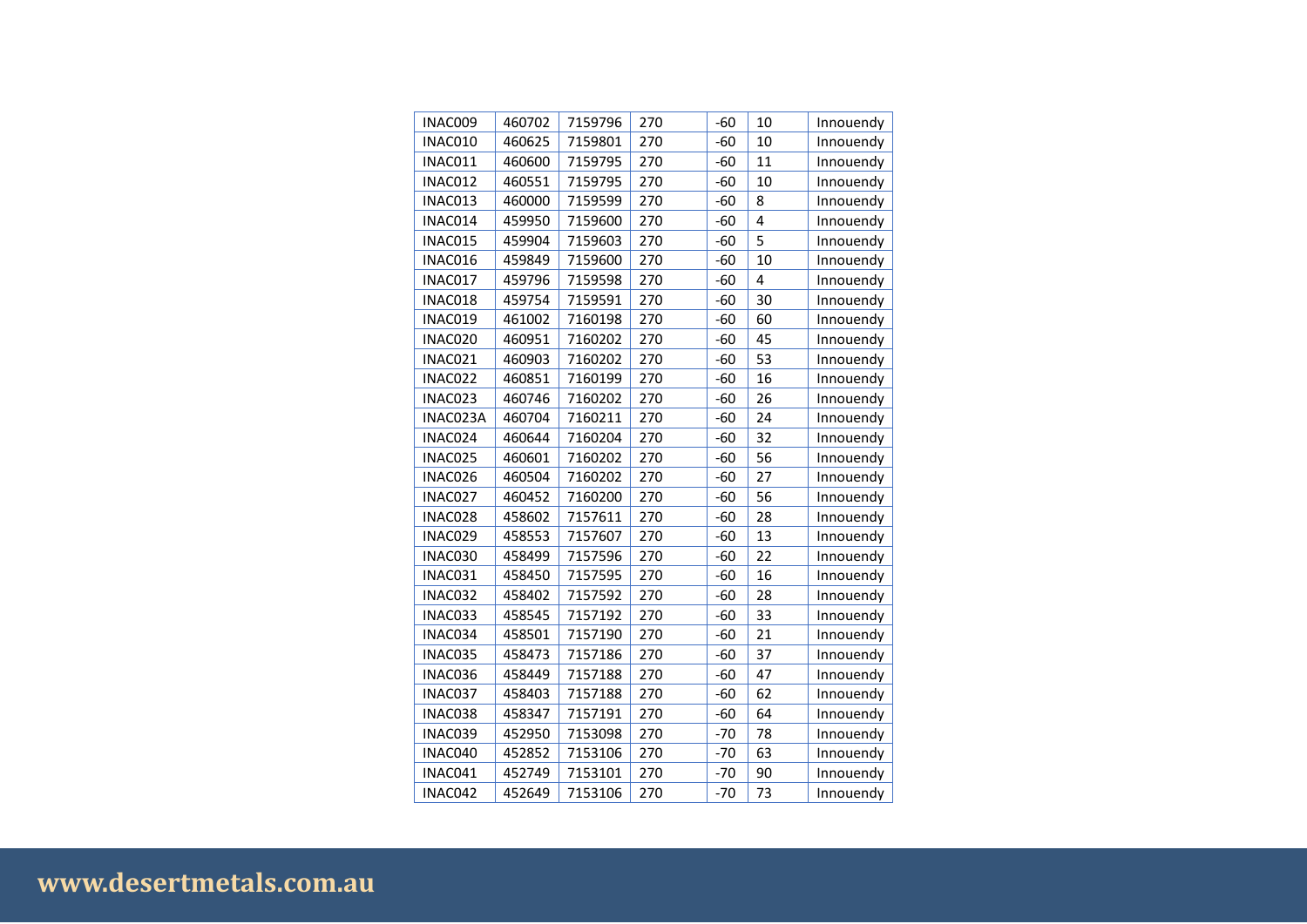| INAC043 | 452550 | 7153109 | 270 | -70   | 27 | Innouendy |
|---------|--------|---------|-----|-------|----|-----------|
| INAC044 | 452455 | 7153113 | 270 | $-70$ | 75 | Innouendy |
| INAC045 | 452358 | 7153107 | 270 | $-70$ | 60 | Innouendy |
| INAC046 | 452251 | 7153107 | 270 | $-70$ | 28 | Innouendy |
| INAC047 | 452151 | 7153111 | 270 | -70   | 30 | Innouendy |
| INAC048 | 452053 | 7153107 | 270 | -70   | 37 | Innouendy |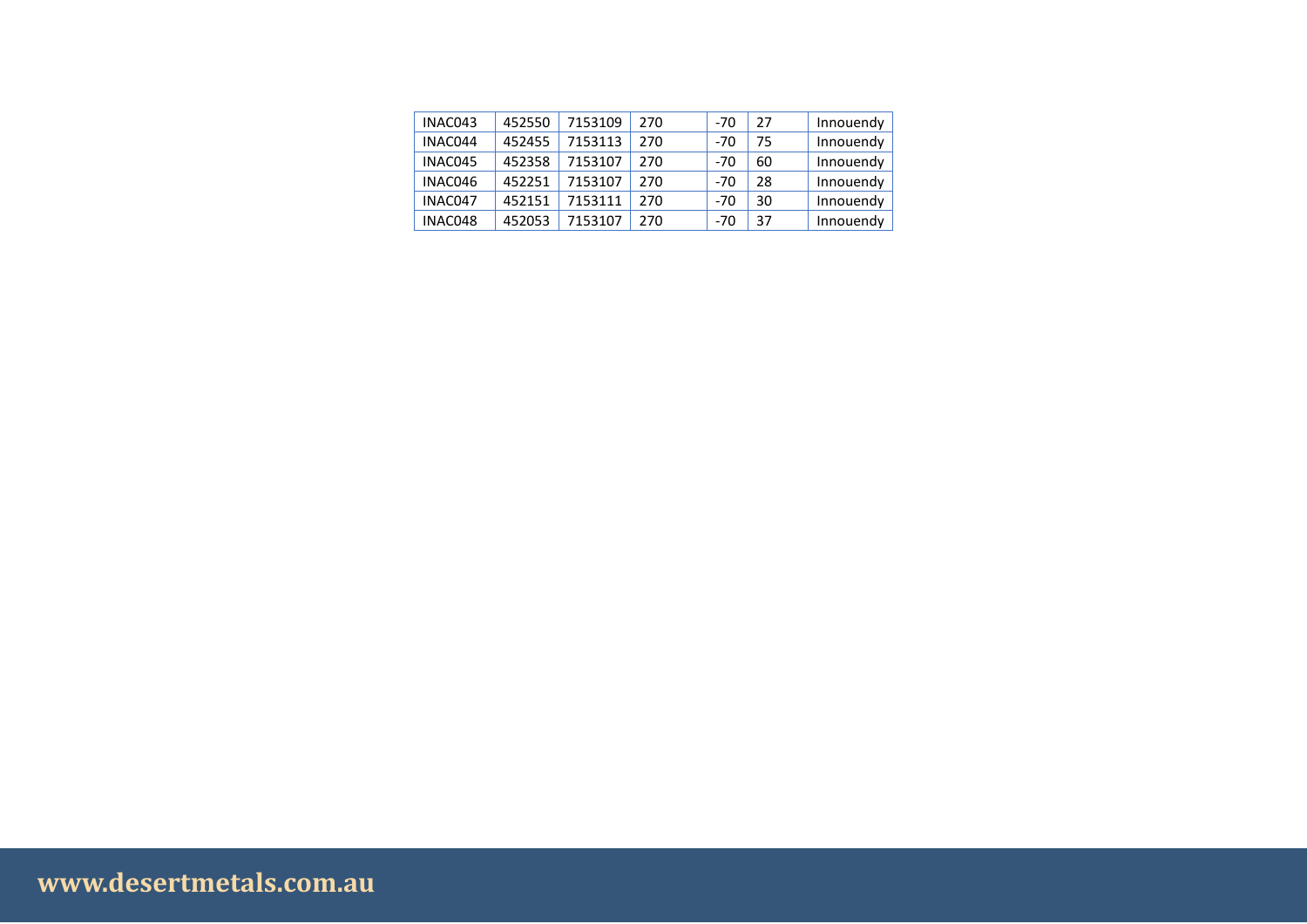### JORC Code, 2012 Edition – Table 1

### **Section 1 Sampling Techniques and Data**

(Criteria in this section apply to all succeeding sections.)

| <b>Criteria</b>        | <b>JORC Code explanation</b>                                                                                                                                                                                                                                                                                                                                                                                                                                                                                                                                                                                                                                                                                                                                                                                                                                                                                                                                                                                                                                                                                                              | <b>Commentary</b>                                                                                                                                                                                                                                                                                                                                                                                                                                                                                                                                                                               |
|------------------------|-------------------------------------------------------------------------------------------------------------------------------------------------------------------------------------------------------------------------------------------------------------------------------------------------------------------------------------------------------------------------------------------------------------------------------------------------------------------------------------------------------------------------------------------------------------------------------------------------------------------------------------------------------------------------------------------------------------------------------------------------------------------------------------------------------------------------------------------------------------------------------------------------------------------------------------------------------------------------------------------------------------------------------------------------------------------------------------------------------------------------------------------|-------------------------------------------------------------------------------------------------------------------------------------------------------------------------------------------------------------------------------------------------------------------------------------------------------------------------------------------------------------------------------------------------------------------------------------------------------------------------------------------------------------------------------------------------------------------------------------------------|
| Sampling<br>techniques | Nature and quality of sampling (e.g., cut channels, random chips,<br>$\bullet$<br>or specific specialised industry standard measurement tools<br>appropriate to the minerals under investigation, such as down<br>hole gamma sondes, or handheld XRF instruments, etc.). These<br>examples should not be taken as limiting the broad meaning of<br>sampling.<br>Include reference to measures taken to ensure sample<br>$\bullet$<br>representivity and the appropriate calibration of any<br>measurement tools or systems used.<br>Aspects of the determination of mineralisation that are Material to<br>the Public Report.<br>In cases where 'industry standard' work has been done this<br>would be relatively simple (e.g., 'reverse circulation drilling was<br>used to obtain 1 m samples from which 3 kg was pulverised to<br>produce a 30 g charge for fire assay'). In other cases, more<br>explanation may be required, such as where there is coarse gold<br>that has inherent sampling problems. Unusual commodities or<br>mineralisation types (e.g., submarine nodules) may warrant<br>disclosure of detailed information. | Aircore (AC) drilling samples were collected as 1-m<br>samples from the rig cyclone and placed on the ground in<br>separate piles. These 1-m sample piles were then<br>sampled using a plastic PVC tube ("spear") to collect a<br>composite sample in the ratio of one sample for every four<br>metres. One 1-m spear sample was collected as the last<br>sample from INAC034. The 4-m composite samples and<br>the one 1-m sample were then sent for analysis. The<br>Competent Person considers the quality of the sampling to<br>be fit for the purpose of early/reconnaissance exploration. |
| Drilling<br>techniques | Drill type (e.g., core, reverse circulation, open-hole hammer,<br>$\bullet$<br>rotary airblast, auger, Bangka, sonic, etc.) and details (e.g., core<br>diameter, triple or standard tube, depth of diamond tails, face-<br>sampling bit or other type, whether core is oriented and if so, by<br>what method, etc.).                                                                                                                                                                                                                                                                                                                                                                                                                                                                                                                                                                                                                                                                                                                                                                                                                      | INAC001-INAC0048 Aircore to blade refusal at EOH with a<br>face sampling bit.                                                                                                                                                                                                                                                                                                                                                                                                                                                                                                                   |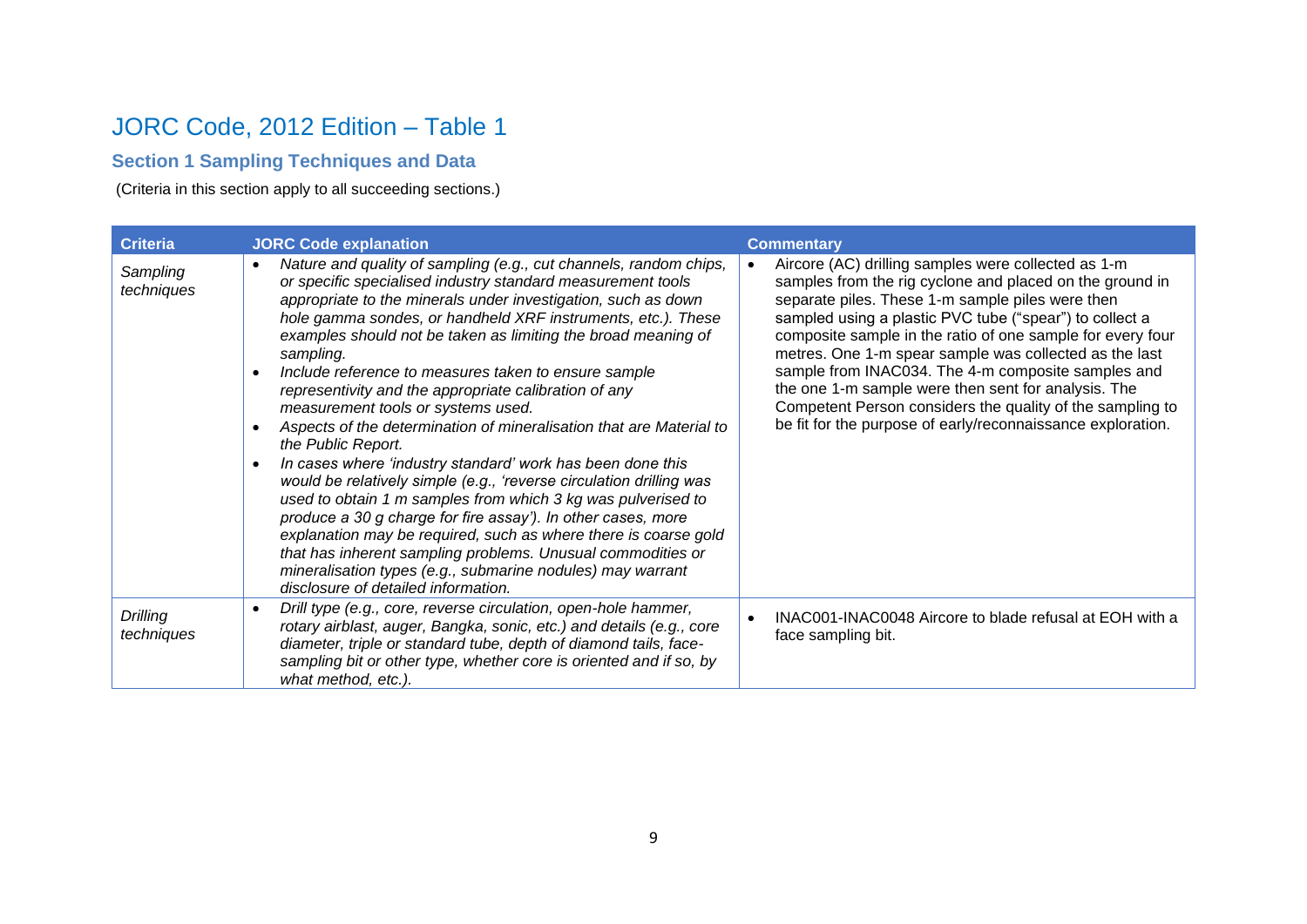| <b>Criteria</b>                           | <b>JORC Code explanation</b>                                                                                                                                                                                                                                                                                                                                                                                                                                                                                                                                                                                                                                                                         | <b>Commentary</b>                                                                                                                                                                                                                                                                                                                                                                                                                                                                                                                                                                                                                                                                                                                                                                                                                                                                                                                                                                                                                                                                                                                                                           |
|-------------------------------------------|------------------------------------------------------------------------------------------------------------------------------------------------------------------------------------------------------------------------------------------------------------------------------------------------------------------------------------------------------------------------------------------------------------------------------------------------------------------------------------------------------------------------------------------------------------------------------------------------------------------------------------------------------------------------------------------------------|-----------------------------------------------------------------------------------------------------------------------------------------------------------------------------------------------------------------------------------------------------------------------------------------------------------------------------------------------------------------------------------------------------------------------------------------------------------------------------------------------------------------------------------------------------------------------------------------------------------------------------------------------------------------------------------------------------------------------------------------------------------------------------------------------------------------------------------------------------------------------------------------------------------------------------------------------------------------------------------------------------------------------------------------------------------------------------------------------------------------------------------------------------------------------------|
| Drill sample<br>recovery                  | Method of recording and assessing core and chip sample<br>recoveries and results assessed.<br>Measures taken to maximise sample recovery and ensure<br>representative nature of the samples.<br>Whether a relationship exists between sample recovery and<br>$\bullet$<br>grade and whether sample bias may have occurred due to<br>preferential loss/gain of fine/coarse material.                                                                                                                                                                                                                                                                                                                  | Chip recoveries were monitored for consistent sample size<br>for each metre.<br>Appropriate measures were taken to maximise recovery<br>$\bullet$<br>and ensure representative nature of the samples, including<br>efforts to keep the drill holes as dry as possible.<br>No relationship between recovery and grade has been<br>observed.                                                                                                                                                                                                                                                                                                                                                                                                                                                                                                                                                                                                                                                                                                                                                                                                                                  |
| Logging                                   | Whether core and chip samples have been geologically and<br>$\bullet$<br>geotechnically logged to a level of detail to support appropriate<br>Mineral Resource estimation, mining studies and metallurgical<br>studies.<br>Whether logging is qualitative or quantitative in nature. Core (or<br>costean, channel, etc.) photography.<br>The total length and percentage of the relevant intersections<br>logged.                                                                                                                                                                                                                                                                                    | All drill holes are logged in their entirety. Qualitative<br>$\bullet$<br>descriptions of mineralogy, mineralisation, weathering,<br>lithology, colour and other features are recorded. A sample<br>of every metre is permanently retained in chip trays for any<br>follow-up logging. Logging is sufficient to support early<br>exploration studies.                                                                                                                                                                                                                                                                                                                                                                                                                                                                                                                                                                                                                                                                                                                                                                                                                       |
| Sub-sampling<br>and sample<br>preparation | If core, whether cut or sawn and whether quarter, half or all core<br>If non-core, whether riffled, tube sampled, rotary split, etc. and<br>whether sampled wet or dry.<br>For all sample types, the nature, quality and appropriateness of<br>$\bullet$<br>the sample preparation technique.<br>Quality control procedures adopted for all sub-sampling stages to<br>$\bullet$<br>maximise representivity of samples.<br>Measures taken to ensure that the sampling is representative of<br>the in-situ material collected, including for instance results for<br>field duplicate/second-half sampling.<br>Whether sample sizes are appropriate to the grain size of the<br>material being sampled. | AC chips were sampled with a "spear" (PVC tube) from the<br>$\bullet$<br>1m sample piles and composited to make roughly 4-kg, 4-m<br>composite samples. The single 1-m spear sample was<br>approximately 2 kg in size. Where a sample was wet, it was<br>dried in the sun before composite samples were collected.<br>Samples underwent sample preparation at ALS Perth<br>following method PREP31: Dry, Crush, Split and Pulverize<br>- samples were first weighed, then crushed to >70% of the<br>sample passing 2 mm, then split using riffle splitter. A<br>sample split of up to 250 g was then pulverized to >85 % of<br>the sample passing -75 microns.<br>Duplicates were submitted for analysis at a rate of<br>$\bullet$<br>approximately 1 per 20 samples, for quality control. The<br>variability observed in duplicate sample results are<br>considered appropriate by the Competent Person. The<br>quality of the sub-sampling is considered fit for the<br>purpose of early/reconnaissance exploration.<br>The Competent Person considers drill sample sizes to be<br>appropriate for the style of mineralisation and the nature of<br>the drilling program. |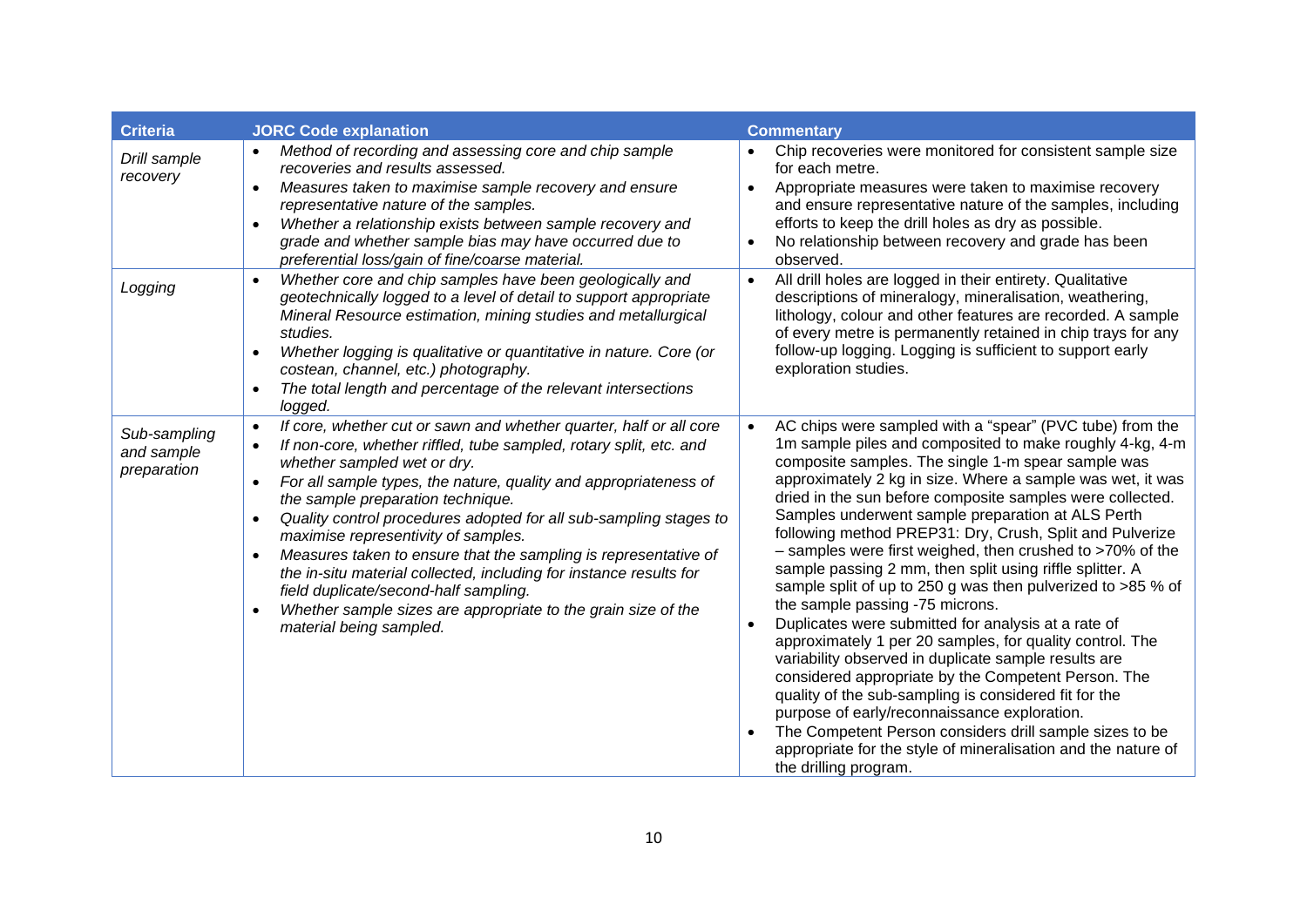| <b>Criteria</b>                                  | <b>JORC Code explanation</b>                                                                                                                                                                                                                                                                                                                                                                                                                                                                                                                                                                                                 | <b>Commentary</b>                                                                                                                                                                                                                                                                                                                                                                                                                                                                                                                                                                                                                                                                                                                                                                                                                                                                                                                                         |
|--------------------------------------------------|------------------------------------------------------------------------------------------------------------------------------------------------------------------------------------------------------------------------------------------------------------------------------------------------------------------------------------------------------------------------------------------------------------------------------------------------------------------------------------------------------------------------------------------------------------------------------------------------------------------------------|-----------------------------------------------------------------------------------------------------------------------------------------------------------------------------------------------------------------------------------------------------------------------------------------------------------------------------------------------------------------------------------------------------------------------------------------------------------------------------------------------------------------------------------------------------------------------------------------------------------------------------------------------------------------------------------------------------------------------------------------------------------------------------------------------------------------------------------------------------------------------------------------------------------------------------------------------------------|
| Quality of assay<br>data and<br>laboratory tests | The nature, quality and appropriateness of the assaying and<br>laboratory procedures used and whether the technique is<br>considered partial or total.<br>For geophysical tools, spectrometers, handheld XRF instruments,<br>etc. the parameters used in determining the analysis including<br>instrument make model, reading times, calibration factors applied<br>and their derivation etc.<br>Nature of quality control procedures adopted (e.g., standards,<br>blanks, duplicates, external laboratory checks) and whether<br>acceptable levels of accuracy (i.e., lack of bias) and precision<br>have been established. | AC samples underwent sample preparation and<br>geochemical analysis by ALS Perth. Rare Earth Elements<br>were analysed by Lithium borate fusion with an ICP-MS<br>finish (ALS Method code FUS-LI01, ME-MS81).<br>Standards and blanks were submitted in the sample stream<br>$\bullet$<br>at a rate of approximately 1 per 20 samples. The laboratory<br>conducted its own checks which were also monitored. No<br>contamination was detected. The Competent Person<br>considers the accuracy and precision of the geochemical<br>data to be fit for purpose.                                                                                                                                                                                                                                                                                                                                                                                             |
| Verification of<br>assaying                      | The verification of significant intersections by either independent<br>or alternative company personnel.<br>The use of twinned holes.<br>$\bullet$<br>Documentation of primary data, data entry procedures, data<br>verification, data storage (physical and electronic) protocols.<br>Discuss any adjustment to assay data.                                                                                                                                                                                                                                                                                                 | The Desert Metals Exploration Manager has personally<br>$\bullet$<br>inspected all core and chips.<br>No twin holes have been completed.<br>Primary drill data were collected manually on paper and<br>digitally using Excel software before being transferred to<br>the master database in mining software package<br>Micromine.<br>Conversion of elemental analysis (REE parts per million,<br>Table 2) to oxide (REO parts per million, Table 1) was<br>using the below element to oxide conversion factors.<br>Element - Conversion Factor - Oxide Form<br>Ce 1.2284 CeO <sub>2</sub><br>Dy 1.1477 Dy <sub>2</sub> O <sub>3</sub><br>Er 1.1435 Er <sub>2</sub> O <sub>3</sub><br>Eu 1.1579 Eu <sub>2</sub> O <sub>3</sub><br>Gd 1.1526 Gd <sub>2</sub> O <sub>3</sub><br>Ho 1.1455 Ho <sub>2</sub> O <sub>3</sub><br>La 1.1728 La <sub>2</sub> O <sub>3</sub><br>Lu 1.1371 Lu <sub>2</sub> O <sub>3</sub><br>Nd 1.1664 Nd <sub>2</sub> O <sub>3</sub> |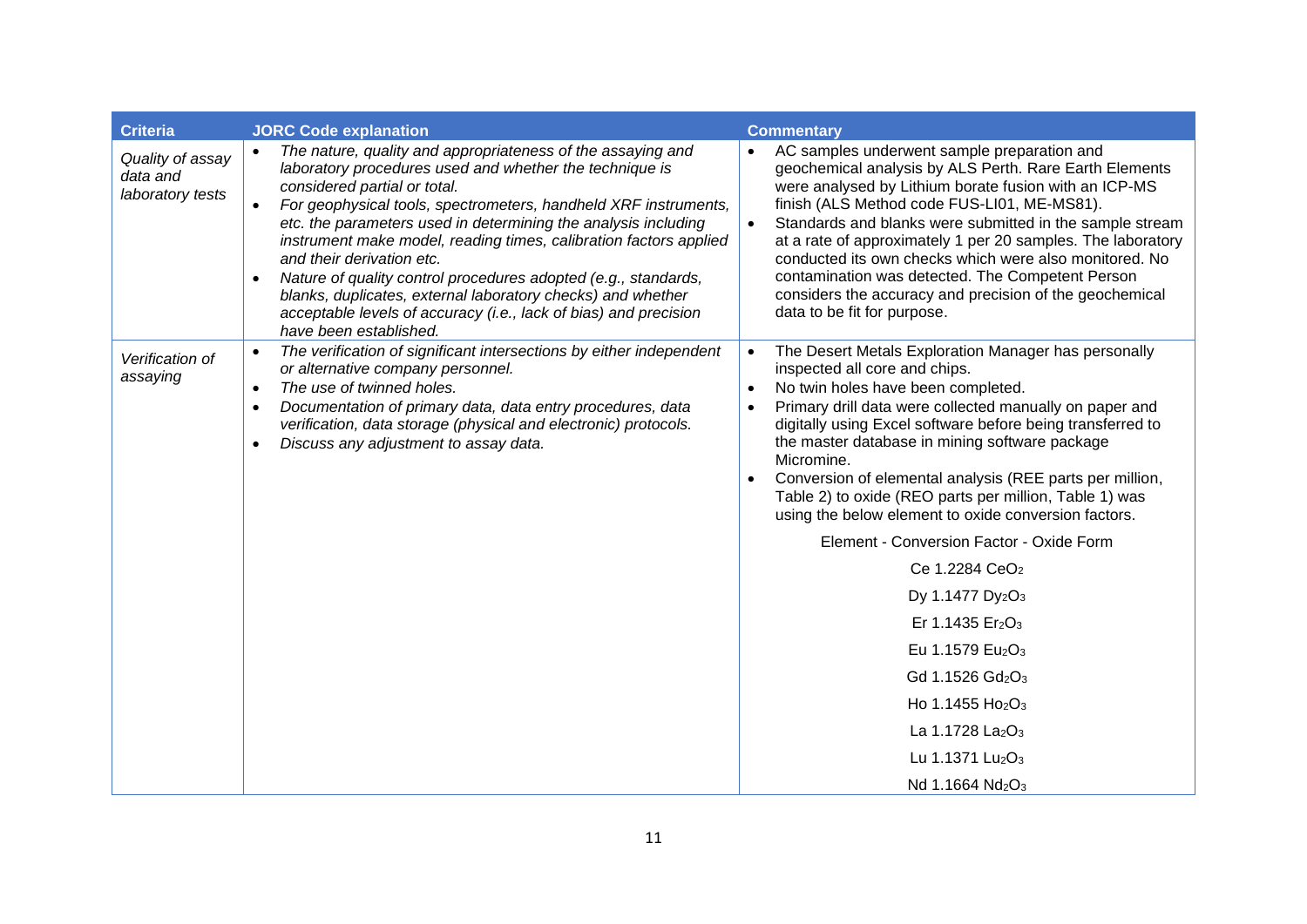| <b>Criteria</b>            | <b>JORC Code explanation</b>                                                                                                                                                                                                                                                                                      | <b>Commentary</b>                                                                                                                                                                                                                                                                                                                                                                                                                                                                                                                                                                                                                                                                                                                                                                                                                                                                                                                                                                                                                                                                                                                                                                                                                                                                                                              |
|----------------------------|-------------------------------------------------------------------------------------------------------------------------------------------------------------------------------------------------------------------------------------------------------------------------------------------------------------------|--------------------------------------------------------------------------------------------------------------------------------------------------------------------------------------------------------------------------------------------------------------------------------------------------------------------------------------------------------------------------------------------------------------------------------------------------------------------------------------------------------------------------------------------------------------------------------------------------------------------------------------------------------------------------------------------------------------------------------------------------------------------------------------------------------------------------------------------------------------------------------------------------------------------------------------------------------------------------------------------------------------------------------------------------------------------------------------------------------------------------------------------------------------------------------------------------------------------------------------------------------------------------------------------------------------------------------|
|                            |                                                                                                                                                                                                                                                                                                                   | Pr 1.2083 Pr <sub>6</sub> O <sub>11</sub><br>Sm 1.1596 Sm <sub>2</sub> O <sub>3</sub><br>Tb 1.1762 Tb <sub>4</sub> O <sub>7</sub><br>Tm 1.1421 Tm <sub>2</sub> O <sub>3</sub><br>Y 1.2699 Y <sub>2</sub> O <sub>3</sub>                                                                                                                                                                                                                                                                                                                                                                                                                                                                                                                                                                                                                                                                                                                                                                                                                                                                                                                                                                                                                                                                                                        |
|                            |                                                                                                                                                                                                                                                                                                                   | Yb 1.1387 Yb <sub>2</sub> O <sub>3</sub><br>Rare earth oxide is the industry-accepted form for reporting<br>rare earth analytical results. The following calculations are<br>used for compiling REO into their reporting and evaluation<br>groups:<br>$\circ$ TREO (Total Rare Earth Oxide) = La <sub>2</sub> O <sub>3</sub> + CeO <sub>2</sub> + Pr $_6$ O <sub>11</sub><br>+ Nd <sub>2</sub> O <sub>3</sub> + Sm <sub>2</sub> O <sub>3</sub> + Eu <sub>2</sub> O <sub>3</sub> + Gd <sub>2</sub> O <sub>3</sub> + Tb <sub>4</sub> O <sub>7</sub> + Dy <sub>2</sub> O <sub>3</sub> +<br>$Ho2O3 + Er2O3 + Tm2O3 + Yb2O3 + Y2O3 + Lu2O3$<br>$\circ$ TREO-Ce = TREO - CeO <sub>2</sub><br>$\circ$ LREO (Light Rare Earth Oxide) = La <sub>2</sub> O <sub>3</sub> + CeO <sub>2</sub> + Pr <sub>6</sub> O <sub>11</sub><br>+ $Nd_2O_3$ + $Sm_2O_3$<br>$\circ$ HREO (Heavy Rare Earth Oxide) = Eu <sub>2</sub> O <sub>3</sub> + Gd <sub>2</sub> O <sub>3</sub> +<br>$Tb_4O7 + Dy_2O_3 + Ho_2O_3 + Er_2O_3 + Tm_2O_3 + Yb_2O_3 +$<br>$Y_2O_3 + Lu_2O_3$<br>o CREO (Critical Rare Earth Oxide) = Nd <sub>2</sub> O <sub>3</sub> + Eu <sub>2</sub> O <sub>3</sub> +<br>$Tb_4O_7 + Dy_2O_3 + Y_2O_3$<br>o MREO (Magnetic Rare Earth Oxide) = $Pr_6O_{11}$ + Nd <sub>2</sub> O <sub>3</sub> +<br>$Sm_2O_3 + Gd_2O_3 + Tb_4O_7 + Dy_2O_3.$ |
| Location of data<br>points | Accuracy and quality of surveys used to locate drill holes (collar<br>$\bullet$<br>and down-hole surveys), trenches, mine workings and other<br>locations used in Mineral Resource estimation.<br>Specification of the grid system used.<br>$\bullet$<br>Quality and adequacy of topographic control<br>$\bullet$ | Drill hole collar locations were surveyed using handheld<br>$\bullet$<br>GPS.<br>Expected accuracy for collar surveys is $\pm$ 3 m.<br>Down-hole surveys were taken by north-seeking gyro with<br>$\bullet$<br>readings at the surface and then approximately every 3 m<br>downhole.<br>The grid system is MGA GDA94 (zone 50), local easting<br>and northing are MGA.<br>Topographic surface uses handheld GPS elevation data,<br>which is adequate for the current stage of the project.                                                                                                                                                                                                                                                                                                                                                                                                                                                                                                                                                                                                                                                                                                                                                                                                                                     |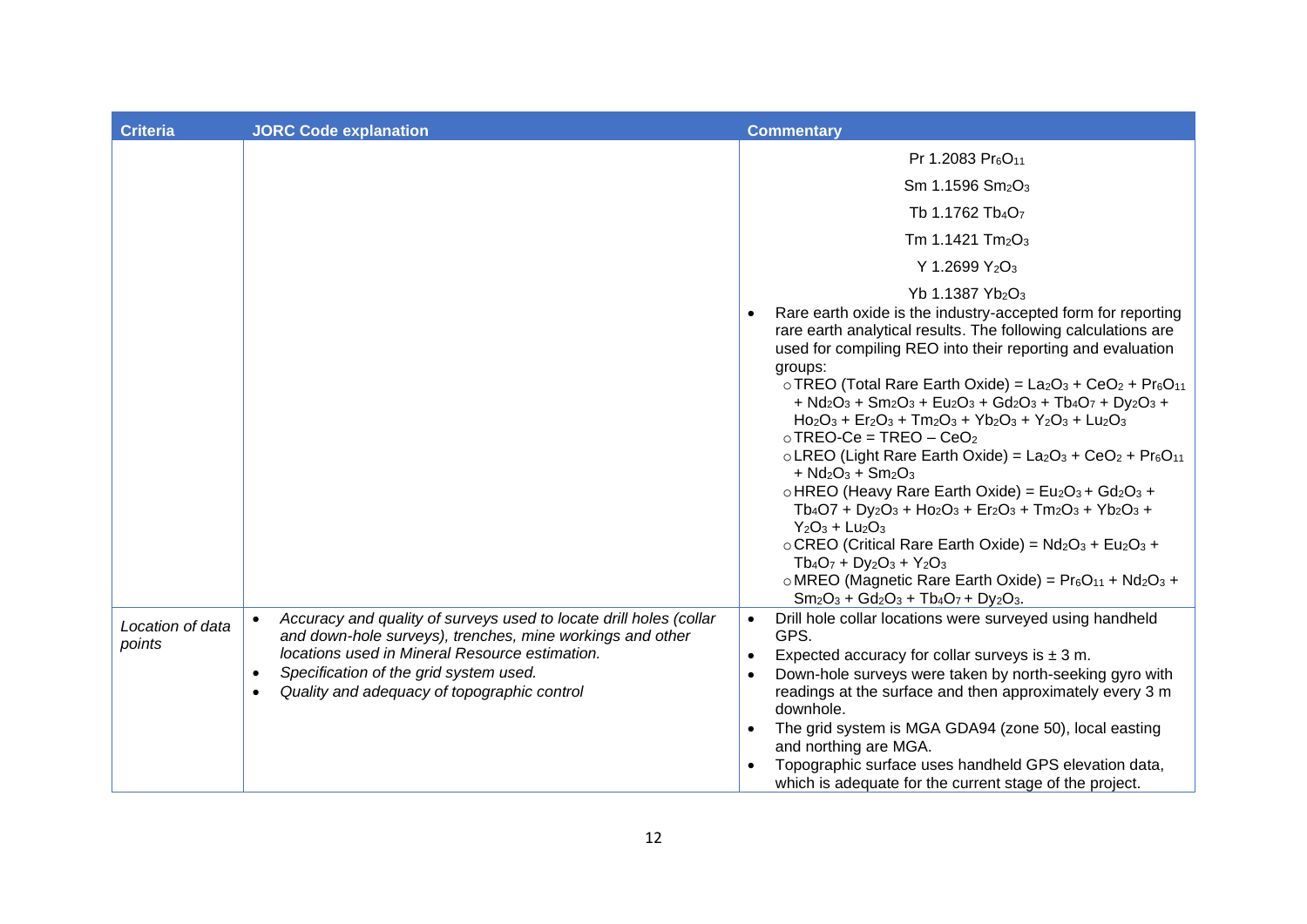| <b>Criteria</b>                                                  | <b>JORC Code explanation</b>                                                                                                                                                                                                                                                                                                                                                                | <b>Commentary</b>                                                                                                                                                                                                                                                                                                                                                                                                           |
|------------------------------------------------------------------|---------------------------------------------------------------------------------------------------------------------------------------------------------------------------------------------------------------------------------------------------------------------------------------------------------------------------------------------------------------------------------------------|-----------------------------------------------------------------------------------------------------------------------------------------------------------------------------------------------------------------------------------------------------------------------------------------------------------------------------------------------------------------------------------------------------------------------------|
| Data spacing<br>and distribution                                 | Data spacing for reporting of Exploration Results.<br>$\bullet$<br>Whether the data spacing, and distribution is sufficient to<br>establish the degree of geological and grade continuity<br>appropriate for the Mineral Resource and Ore Reserve estimation<br>procedure(s) and classifications applied.<br>Whether sample composting has been applied.                                    | Drilling to date has been reconnaissance in nature; the<br>spacing is insufficient to make any conclusions as to the<br>context, size, or extent of the mineralisation.<br>Data spacing and distribution is not sufficient to allow the<br>estimation of mineral resources.<br>AC drill samples were composted on site to create 4-m<br>composite samples, with 1-m samples taken near end of<br>hole.                      |
| Orientation of<br>data in relation<br>to geological<br>structure | Whether the orientation of the sampling achieves unbiased<br>sampling of possible structures and the extent to which this is<br>known, considering the deposit type.<br>If the relationship between the drilling orientation and the<br>orientation of key mineralized structures is considered to have<br>introduced a sampling bias, this should be assessed and<br>reported if material. | It is not known whether the orientation of the sampling<br>$\bullet$<br>achieved unbiased sampling of possible structures;<br>however, it is considered unlikely by the Competent<br>Person.<br>It is not known if the relationship between the drilling<br>orientation and the orientation of key mineralised structures<br>has introduced a sampling bias; however, it is considered<br>unlikely by the Competent Person. |
| Sample security                                                  | The measures taken to ensure sample security.                                                                                                                                                                                                                                                                                                                                               | Samples were sealed in polyweave bags that were cable-<br>tied closed and stored securely on site until transported by<br>company personnel to the lab.                                                                                                                                                                                                                                                                     |
| Audits or<br>reviews                                             | The results of any audits or reviews of sampling techniques and<br>$\bullet$<br>data.                                                                                                                                                                                                                                                                                                       | No audits or reviews have been conducted at this stage.                                                                                                                                                                                                                                                                                                                                                                     |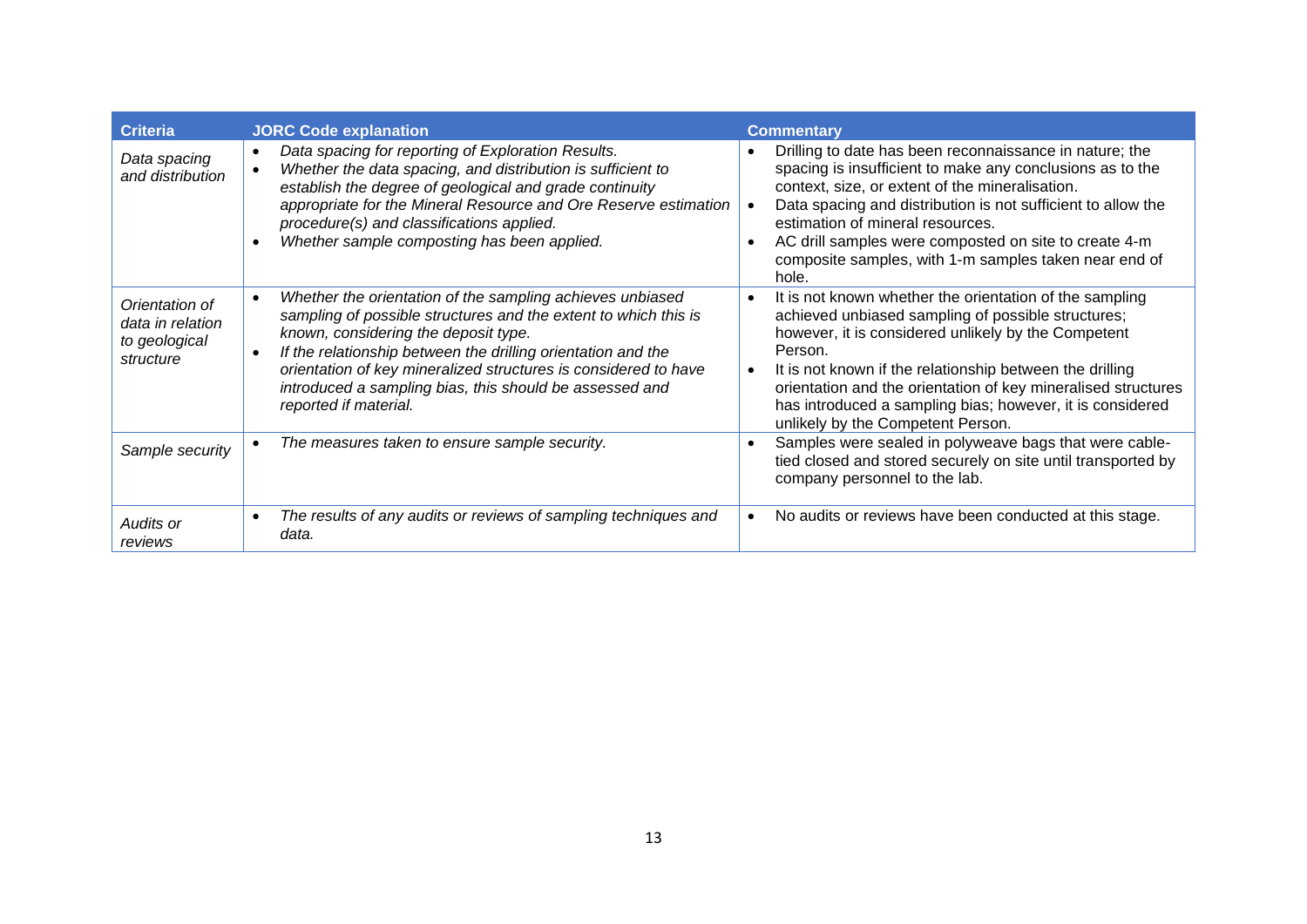### Section 2 Reporting of Exploration Results

(Criteria listed in the preceding section also apply to this section)

| <b>Criteria</b>                                         | <b>JORC Code explanation</b>                                                                                                                                                                                                                                                                                                                                                                                                                                         | <b>Commentary</b>                                                                                                                                                                                                                                                                                                                                                                                                                                                                                                                                       |
|---------------------------------------------------------|----------------------------------------------------------------------------------------------------------------------------------------------------------------------------------------------------------------------------------------------------------------------------------------------------------------------------------------------------------------------------------------------------------------------------------------------------------------------|---------------------------------------------------------------------------------------------------------------------------------------------------------------------------------------------------------------------------------------------------------------------------------------------------------------------------------------------------------------------------------------------------------------------------------------------------------------------------------------------------------------------------------------------------------|
| <b>Mineral</b><br>tenement and<br>land tenure<br>status | Type, reference name/number, location and ownership<br>$\bullet$<br>including agreements or material issues with third parties<br>such as joint ventures, partnerships, overriding royalties,<br>native title interests, historical sites, wilderness or national<br>park and environmental settings.<br>The security of the tenure held at the time of reporting along<br>$\bullet$<br>with any known impediments to obtaining a license to<br>operate in the area. | Surveys were conducted within DM1 100%-owned<br>$\bullet$<br>Exploration License E9/2330.<br>All tenements are in good standing with DMIRS. DM1 is<br>unaware of any impediments for exploration on these<br>licenses.                                                                                                                                                                                                                                                                                                                                  |
| Exploration<br>done by other<br>parties                 | Acknowledgment and appraisal of exploration by other<br>$\bullet$<br>parties                                                                                                                                                                                                                                                                                                                                                                                         | The tenements have had very limited published or open file<br>$\bullet$<br>exploration work for magmatic nickel type deposits.<br>Limited exploration undertaken to date by past explorers was<br>mostly focused on iron ore, and, to a lesser extent, gold.<br>The main exploration that is relevant to Desert Metals is<br>described in the prospectus downloadable from the Company's<br>website.                                                                                                                                                    |
| Geology                                                 | Deposit type, geological setting and style of mineralisation.<br>$\bullet$                                                                                                                                                                                                                                                                                                                                                                                           | The project covers regions of the Narryer Terrane in the Yilgarn<br>Craton, said to represent reworked remnants of greenstone<br>sequences that are prospective for intrusion-hosted Ni-Cu-(Co)-<br>(PGEs) and orogenic gold mineralisation. Nickel-sulphide<br>mineralisation is anticipated to be related to mantle-derived<br>(mafic and ultramafic) intrusives intersected by deep structures.<br>The REE mineralisation is considered to occur in deeply<br>$\bullet$<br>weathered lateritic and saprolitic clay layers of the Narryer<br>terrane. |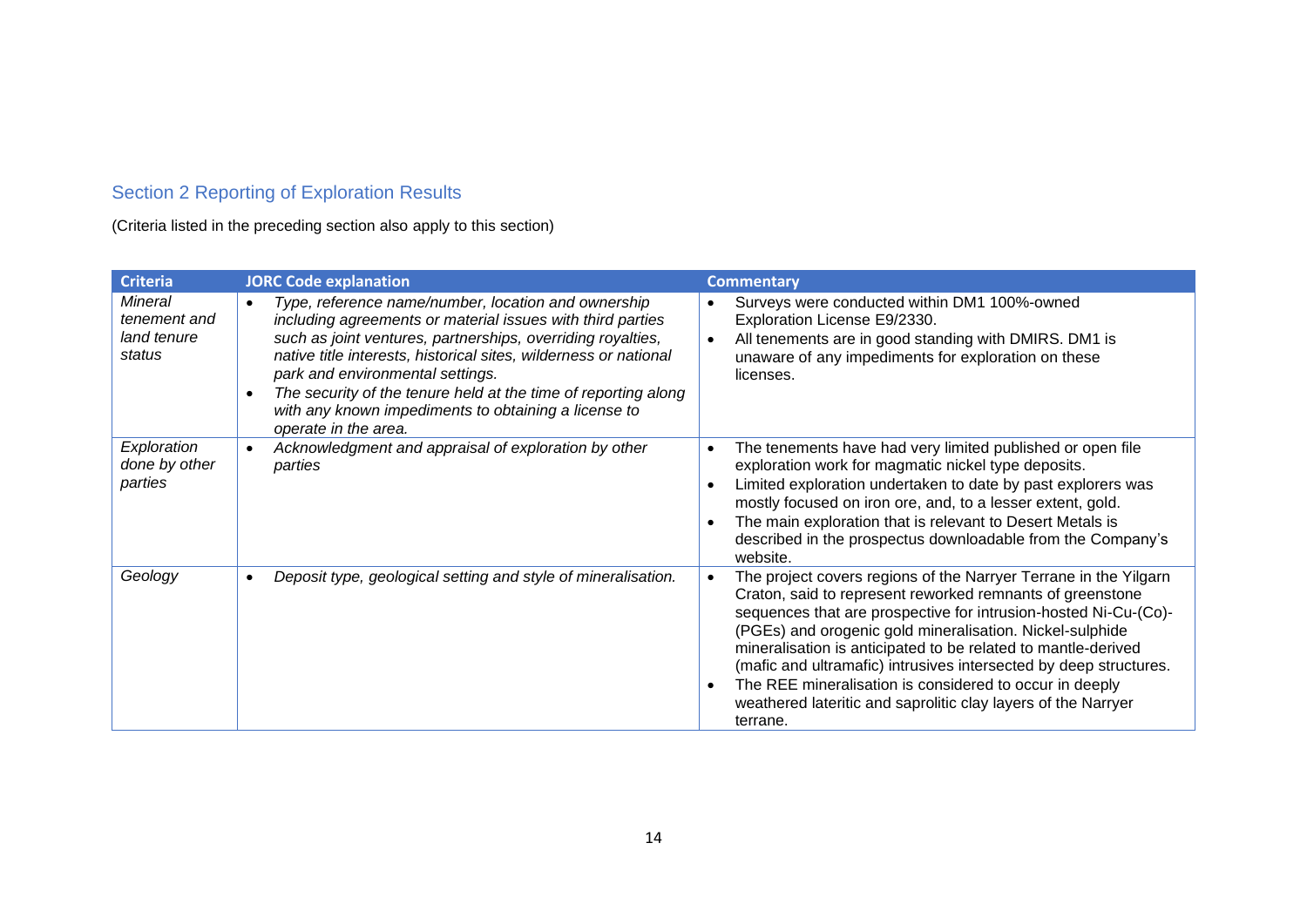| <b>Criteria</b>                           | <b>JORC Code explanation</b>                                                                                                                                                                                                                                                                                                                                                                                                                                                                                                                                                                                                                                                                                                              | <b>Commentary</b>                                                                                                                                                                                                                                                                                                                                                                                                                                                                                                              |
|-------------------------------------------|-------------------------------------------------------------------------------------------------------------------------------------------------------------------------------------------------------------------------------------------------------------------------------------------------------------------------------------------------------------------------------------------------------------------------------------------------------------------------------------------------------------------------------------------------------------------------------------------------------------------------------------------------------------------------------------------------------------------------------------------|--------------------------------------------------------------------------------------------------------------------------------------------------------------------------------------------------------------------------------------------------------------------------------------------------------------------------------------------------------------------------------------------------------------------------------------------------------------------------------------------------------------------------------|
| Drill hole<br>information                 | A summary of all information material to the understanding<br>of the exploration results including a tabulation of the<br>following information for all Material drill holes:<br>easting and northing of the drill hole collars<br>$\circ$<br>elevation or RL (Reduced Level - elevation above<br>$\circ$<br>sea level in metres) of the drill hole<br>dip and azimuth of the hole<br>$\circ$<br>down hole length and interception depth<br>$\circ$<br>hole length<br>$\circ$<br>If the exclusion of this information is justified on the basis that<br>the information is not Material and this exclusion does not<br>detract from the understanding of the report, the Competent<br>Person should clearly explain why this is the case. | Refer to table in body of the report.                                                                                                                                                                                                                                                                                                                                                                                                                                                                                          |
| Data<br>aggregation<br>methods            | In reporting Exploration Results, weighting average<br>techniques, maximum and/or minimum grade truncations<br>(e.g., cutting of high grades) and cut-off grades are usually<br>Material and should be stated.<br>Where aggregate intercepts incorporated short lengths of<br>$\bullet$<br>high-grade results and longer lengths of low-grade results,<br>the procedure used for such aggregation should be stated<br>and some typical examples of such aggregation shown in<br>detail.<br>The assumption used for any reporting of metal equivalent<br>$\bullet$<br>values should be clearly stated.                                                                                                                                     | Results from sample intervals (mostly 4-m composites) are<br>reported in Table 1 and Table 2. Significant intercepts were<br>aggregated in Figure 1 by length-weighted averaging above a cut-<br>off of 1,000 ppm TREO with no internal dilution allowed and no top-<br>cuts were applied.<br>Assay results of REE are reported in ppm and the conversion of<br>elemental analysis (REE parts per million) to stoichiometric oxide<br>(REO parts per million) was undertaken using stoichiometric<br>oxide conversion factors. |
| Relationship<br>between<br>mineralisation | These relationships are particularly important in the<br>$\bullet$<br>reporting of Exploration Results.<br>If the geometry of the mineralisation with respect to the drill<br>$\bullet$<br>hole angle is known, its nature should be reported.                                                                                                                                                                                                                                                                                                                                                                                                                                                                                            | The relationship between drill hole orientations and mineralisation<br>is unknown at this stage. All results are reported as downhole<br>intervals/widths.                                                                                                                                                                                                                                                                                                                                                                     |
| widths and<br>intercept<br>lengths        | If it is not known and only the down hole lengths are<br>$\bullet$<br>reported, there should be a clear statement to this effect<br>(e.g., 'down hole length, true width not known').                                                                                                                                                                                                                                                                                                                                                                                                                                                                                                                                                     |                                                                                                                                                                                                                                                                                                                                                                                                                                                                                                                                |
| Diagrams                                  | Appropriate maps and sections (with scales) and tabulations<br>$\bullet$<br>of intercepts should be included for any significant discovery<br>being reported These should include, but not be limited to a<br>plan view of drill hole collar locations and appropriate<br>sectional views.                                                                                                                                                                                                                                                                                                                                                                                                                                                | Refer to Figure in body of text.<br>$\bullet$<br>All drillhole assay results are summarised in tables in the report.                                                                                                                                                                                                                                                                                                                                                                                                           |